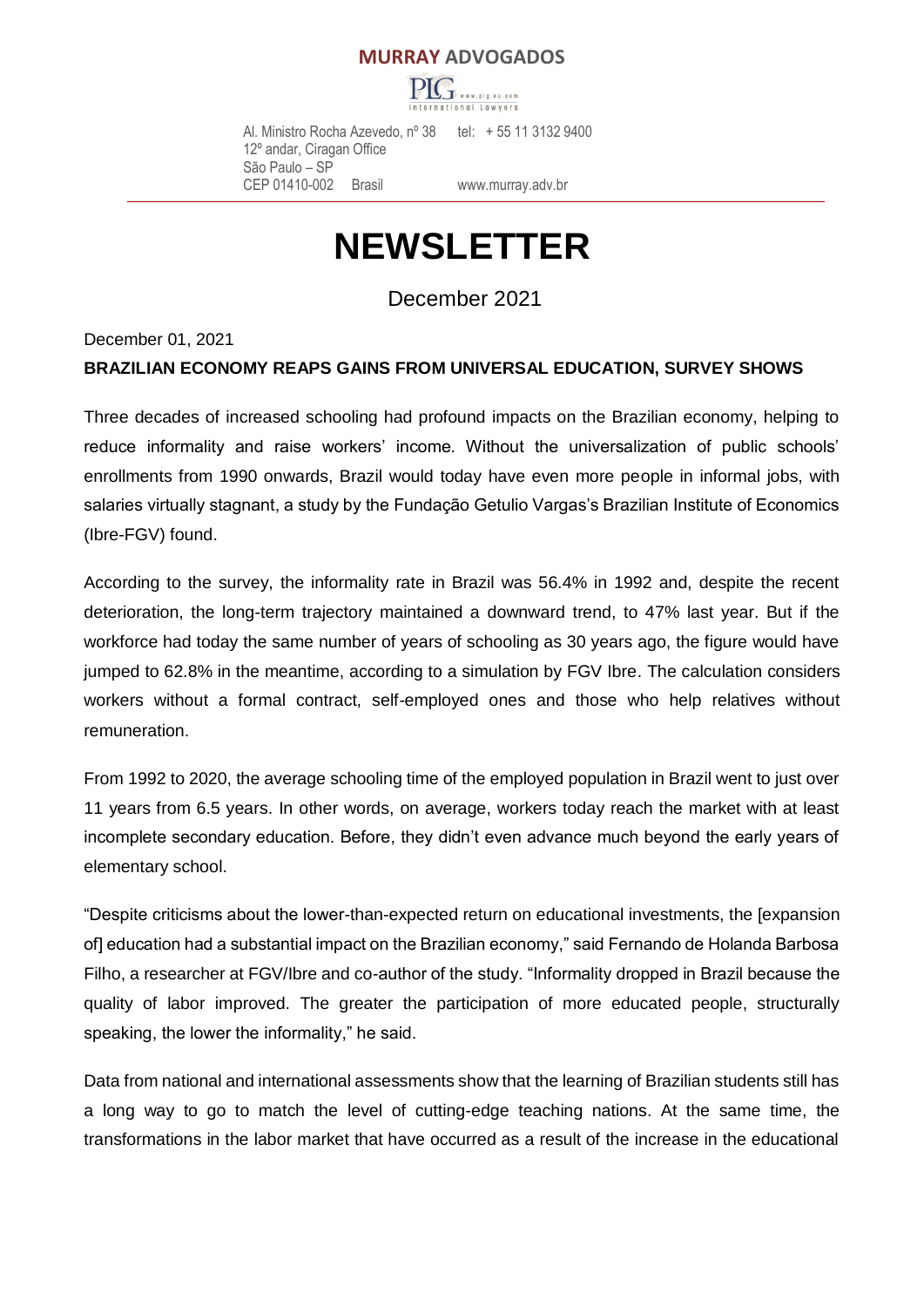offer help to rebut the thesis of the failure of public policies in education, a narrative that has gained ground during the Bolsonaro administration.

The FGV/Ibre survey points out that people with zero to four years of education reduced, from 1992 to 2000, their participation in the labor market to less than 10% from more than 30%. At the same time, the most educated, with 12 to 15 years – therefore, at least with complete high school or incomplete higher education – went to around 40% from less than 15%. "The fact that there are more and more workers with more education has made the aggregate informality fall structurally," said Mr. Barbosa.

Despite the beneficial effects on the economy, education is only one of the forces determining the direction of the labor market. Since the 2015 recession, there has been an increase in informality among all groups, with the exception of those who studied for up to four years. "Over time, education has deeply contributed to reduce informality. But the structural effect is incapable of facing the economic situation," said Fernando Veloso, a researcher at FGV/Ibre.

The increase in schooling also translated into higher salaries. From 1992 to 2020, the average income from work went to just over R\$2,500 from R\$1,500. Without a change in the composition of the workforce, remuneration would have advanced just a little, to just over R\$1,600, according to the FGV/Ibre study.

Among the variables analyzed, the unemployment rate is the only one in which the educational effect is not very significant, since the indicator is more linked to economic cycles. The level of unemployment increased to 13.5% in 2020 from 7.7% in 1992.

The rate would even be slightly lower without the improvement in educational offer, by 13.3%. But this is because the unemployment rate by educational level is usually lower at the ends (zero to four years of study and 16 years or more) and higher in the middle of the sample (5 to 8 years of study, 9 to 11 years and 12 to 15 years). "Over time, [with an increase in education] the employed population has been displaced to groups with a higher rate of unemployment," said Paulo Peruchetti, with FGV/Ibre.

According to Mr. Barbosa, low unemployment among the less educated occurs because in this category there is a predominance of occupations that require technical skills. "These are people who are in the job market because they have some specific knowledge," he said.

More broadly, the less educated tend to have a lower participation in the labor market, which helps to statistically reduce the unemployment rate. "The question mark that remains is why these people are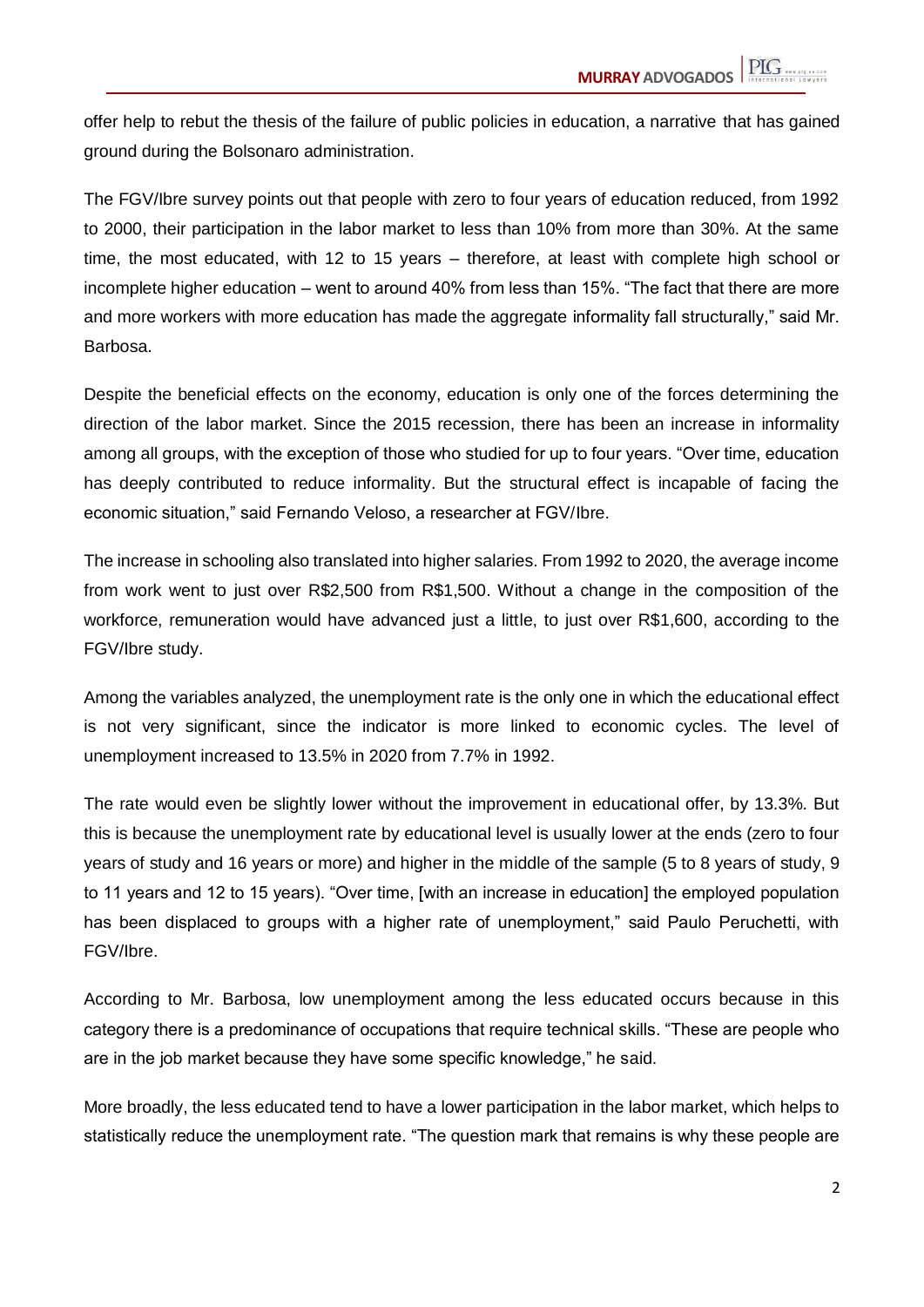not looking for a job. It is as if they were part of an almost subsistence economy," said Luiz Guilherme Schymura, director of FGV/Ibre.

For Mr. Veloso, the low unemployment of this group suggests that the unemployment rate is not always a good barometer on the real situation of the labor market. "Vulnerability manifests itself in other ways, such as underemployment [those who would like to work longer hours but can't]," he said.

From now on, economists estimate, education should help to reduce unemployment. "The increase in people with an average education level contributes to increasing the unemployment rate. In the next few years, this contribution tends to be in the opposite direction, reducing the unemployment rate, as we are now migrating more people to 12 to 15 years of schooling, a range in which the unemployment rate starts to fall," said Mr. Barbosa.

*Source: Valor International* https://valorinternational.globo.com/

December 01, 2021

#### **SANITATION AUCTIONS THIS MONTH TO DRAW R\$8BN**

December will have a set of basic sanitation auctions, which may draw R\$8.3 billion in investments. The main projects are those in Alagoas and Rio de Janeiro, which ended up with no interested parties in the April auction and are now back on the block with a new version. Besides them, four other smaller bids are scheduled, for the operation of cities such as Teresópolis (Rio de Janeiro) and Goianésia (Goiás).

The market's main expectation is for the auctions of regional blocks in Alagoas and Rio de Janeiro, which gather the bulk of the investments and should attract the sector's major operators.

The Alagoas projects, to be auctioned on December 13, are expected to draw strong competition as at least eight groups have studied the assets. Two regional blocks will be bid for in the state. Lot B includes 34 cities in the Agreste and Sertão regions, while Lot C brings together 27 cities on the coast and Zona da Mata.

In all, around R\$2.9 billion in investments are foreseen, over 35 years of contracts. The winner will be the one who offers the highest fixed payment – the minimum amounts are relatively low, only R\$3.3 million for Block B and R\$32.4 million for Block C.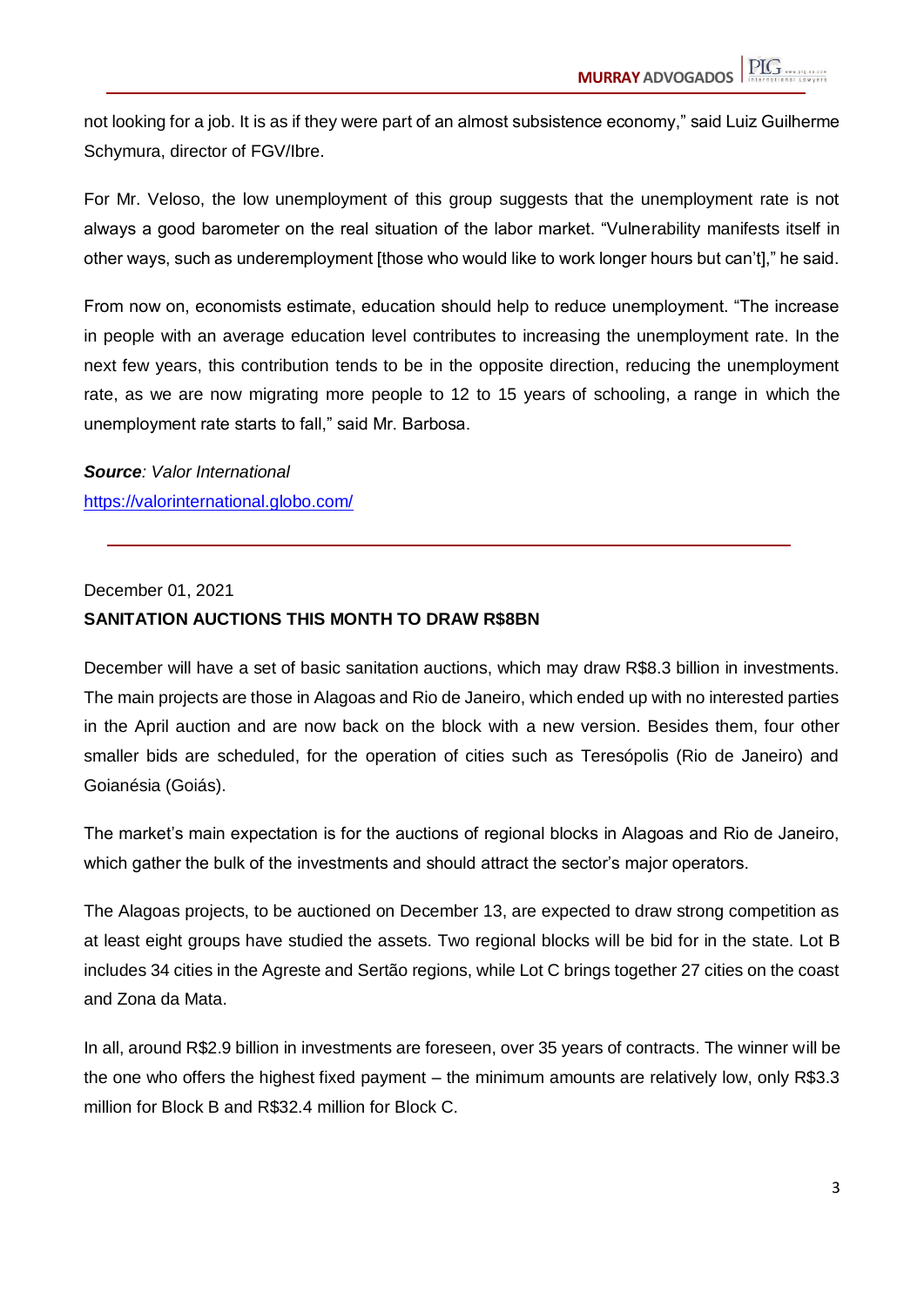The state of Alagoas already has a regional concession underway. The first lot, in the metropolitan region of the capital city Maceió, was bid for in September 2020 and won by BRK Ambiental. For this reason, the group is seen as a strong contender – although the company has seen a much more inhibited participation in the most recent auctions.

Equatorial Energia is expected to take part, as well as traditional operators like Aegea Saneamento, Iguá Saneamento and Águas do Brasil. Equatorial debuted in the sanitation market in June by winning the Amapá auction with a very aggressive bid.

There are also expectations around some companies that do not yet have contracts in the sector, but that have already entered the disputes. In the Amapá bidding, for example, different companies have already participated, such as Allonda, Encalso Construções and Cymi (a company of the Spanish group ACS, which already operates in Brazil).

For Mariana Saragoça, partner at Stocche Forbes, these are well-modeled contracts, which already bring improvements in relation to the first regional auctions. "There was a learning process. For example, the issue of the division of the fixed payments with the municipalities, which generated questions, this time was equated to mitigate this risk." She evaluates that the good quality of the project, added to the not so high values, can open the sector's door for newcomers.

There is an expectation of new interested parties, but they will hardly be international operators, said Elias de Souza, a partner at Deloitte. "There are more investors from other sectors, but already present in Brazil, wanting to go into sanitation. We also see a movement of international groups, but they prefer indirect investment. The foreigners are still analyzing as observers," he said.

In the Rio de Janeiro contract, the so-called Block 3, the forecast is that the competition will be concentrated on groups that already operate in the state: especially Aegea, Iguá and Águas do Brasil. The first two companies were the winners of the last auction of Cedae (State Company of Water and Sewage of Rio de Janeiro), in April. Águas do Brasil already has a concession, in partnership with BRK, in the western side of the state capital – an area that is part of the block that will be the target of the new bidding.

In the first auction, there were no interested parties for Block 3. Aegea – which has already confirmed its presence in the new contest – even submitted a bid in April but ended up withdrawing it after winning two other contracts. After that, Rio's government and the Brazilian Development Bank (BNDES) had to redevelop the project.

"The main command was to expand the contract as much as possible," said Luciene Machado, head of investment partnership structuring at BNDES.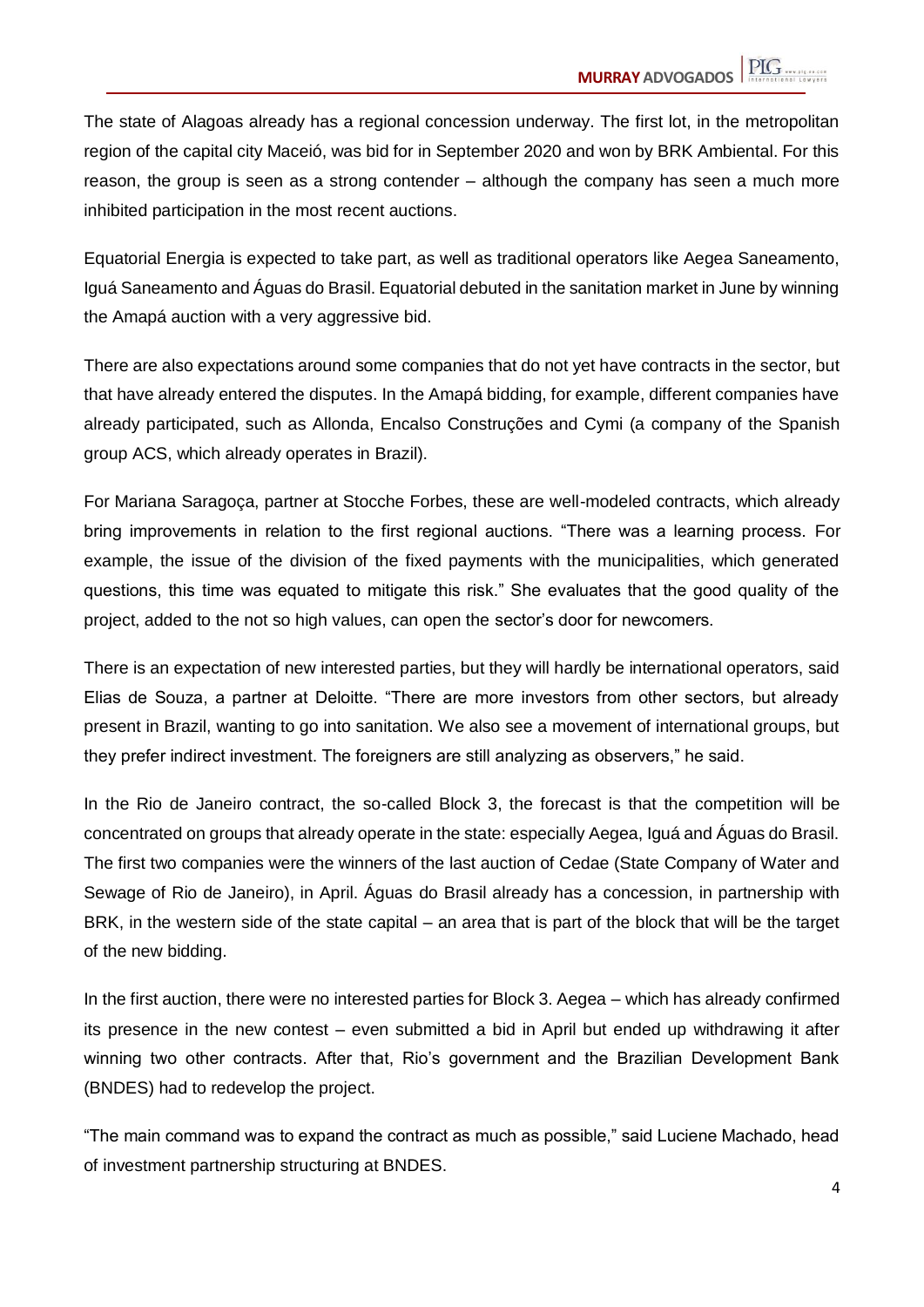Initially, the contract included the operation of the west side of Rio and six other cities. The new version expanded it to 20 cities in the interior. In total, around R\$4.7 billion in investments are required. The minimum fixed concession payment is R\$1.16 billion.

The expansion of the project is seen as the main factor of greater attractiveness, in relation to the last auction, in which the interest was low. In addition, Ms. Machado says that the fact that there are already private-sector operators in the region (Aegea and Iguá) helps. "This certainly has an impact on the attractiveness of the blocks by these potential bidders, because the possibility of adding them dilutes costs, increases scale," she says.

Besides the regional auctions, four other biddings are scheduled for this month: in the cities of Dois Irmãos do Tocantins (Tocantins), Xique-Xique (Bahia), Goianésia (Goiás) and Teresópolis (Rio de Janeiro).

Among them, the project in Rio de Janeiro stands out, said Bruno Aurélio, a partner at Demarest Advogados. "It is a process resulting from a PMI [a study donated by a private-sector company, in this case, Águas do Brasil], which went through scrutiny, with interesting transparency. Besides being a city with higher purchasing power, which generates attractiveness."

In municipal projects, the prospect is that the profile is smaller groups, with local engineering companies. More traditional operators can enter projects of this type, but only if they have a larger operation in the surrounding area – as is the case of Teresópolis.

Aegea confirmed its presence in the auction of Block 3, but said that "regarding the other opportunities, the evaluations continue to respect the company's business model." Águas do Brasil and BRK declined to comment.

*Source: Valor International* https://valorinternational.globo.com/

#### December 01, 2021

# **SUPERSHIPS MAY HELP DECARBONIZE AGRICULTURAL EXPORTS**

Besides the possibility of reducing greenhouse gases by controlling livestock farming, Brazil can contribute to global decarbonization through the use of larger ships by the agribusiness industry.

The use of Capesize vessels, bulk carriers with a capacity of up to 200,000 tonnes, can reduce CO2 emissions by 31% compared to the current grain logistics to China, according to simulations by the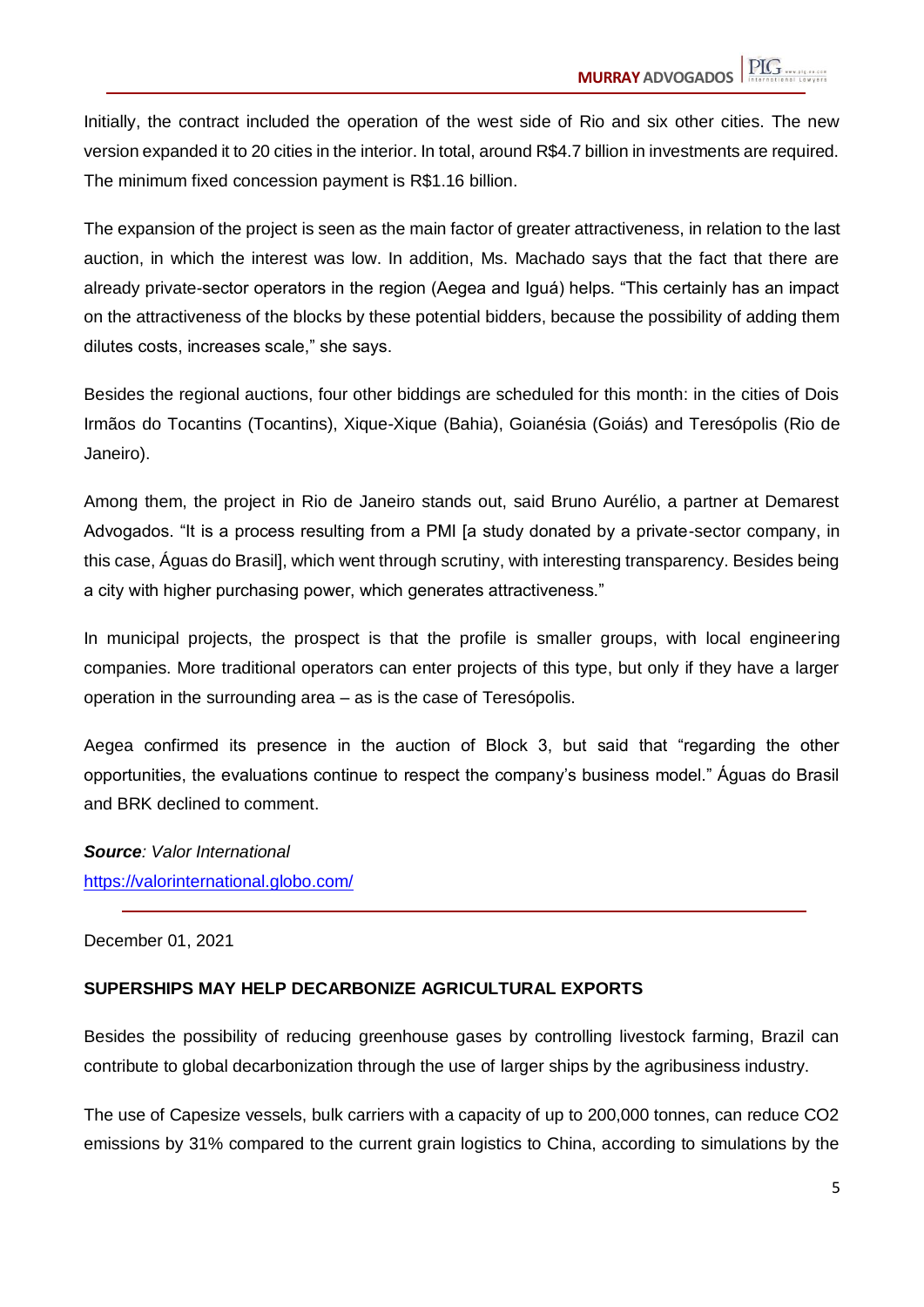Group of Research and Extension in Agroindustrial Logistics of the Luiz de Queiroz College of Agriculture (EsalqLog). Besides the environmental gains, the replacement of Panamax – the most used ships, with a capacity between 60,000 and 70,000 tonnes – for Capesize vessels would reduce logistic costs by around 12.5%.

Thiago Péra, coordinator of EsalqLog, said that 80% of the logistical cost of Brazilian soybeans to supply China is concentrated in the transportation through highways and railroads to Brazilian ports, compared with 20% in maritime costs. The opposite happens when the analysis involves greenhouse gas emissions: 75% of emissions are concentrated in maritime transportation.

"It's a win-win game. The replacement by larger ships in agriculture logistics brings environmental and financial benefits to those involved," he said. Mr. Péra said that the mining and oil sectors have already done their homework and are using Capesize vessels. Mining giant Vale, for instance, has an amazing ship with a capacity of up to 400,000 tonnes.

But if the replacement brings gains, why hasn't it happened yet? The big problem is that both the exporting port and the importer must be able to handle these ships, but few are prepared.

In Brazil, only terminals in Barcarena (Pará), Itaqui (Maranhão), Cotegipe (Bahia) and Tubarão (Espírito Santo) are sufficiently deep to handle super vessels.

In Aracruz, Espírito Santo, a cutting-edge terminal complex is under construction by the private sector, the Imetame Port. It is Brazil's first terminal planned to receive large bulk carriers in line with the recommendations of the International Maritime Organization, which plans to reduce greenhouse gas emissions by 70% by 2030. It will be 17-meter deep.

Overhauling the existing terminals is not an option. The ports of Santos (São Paulo), Brazil's largest, and Paranaguá (Paraná), for instance, lack the ideal geographical conditions to expand to receive those ships. The same is true for traditional routes in other regions of the world. "The question mark is who is going to build new terminals to fill these ships, and where will they be able to go. Who will pay for this?" said Claudio Loureiro de Souza, executive director of the National Center for Transatlantic Navigation (CentroNave).

"The choice of ship size has to do with other factors. In addition to ports, Capesize vessels cannot pass through the Panama Canal, which forces ships to round the Cape of Good Hope, in Africa, to leave South America for China. This makes the soybean trip more expensive," Mr. Souza said. In this case, the cost is even higher for exports handled by Brazil's northern ports.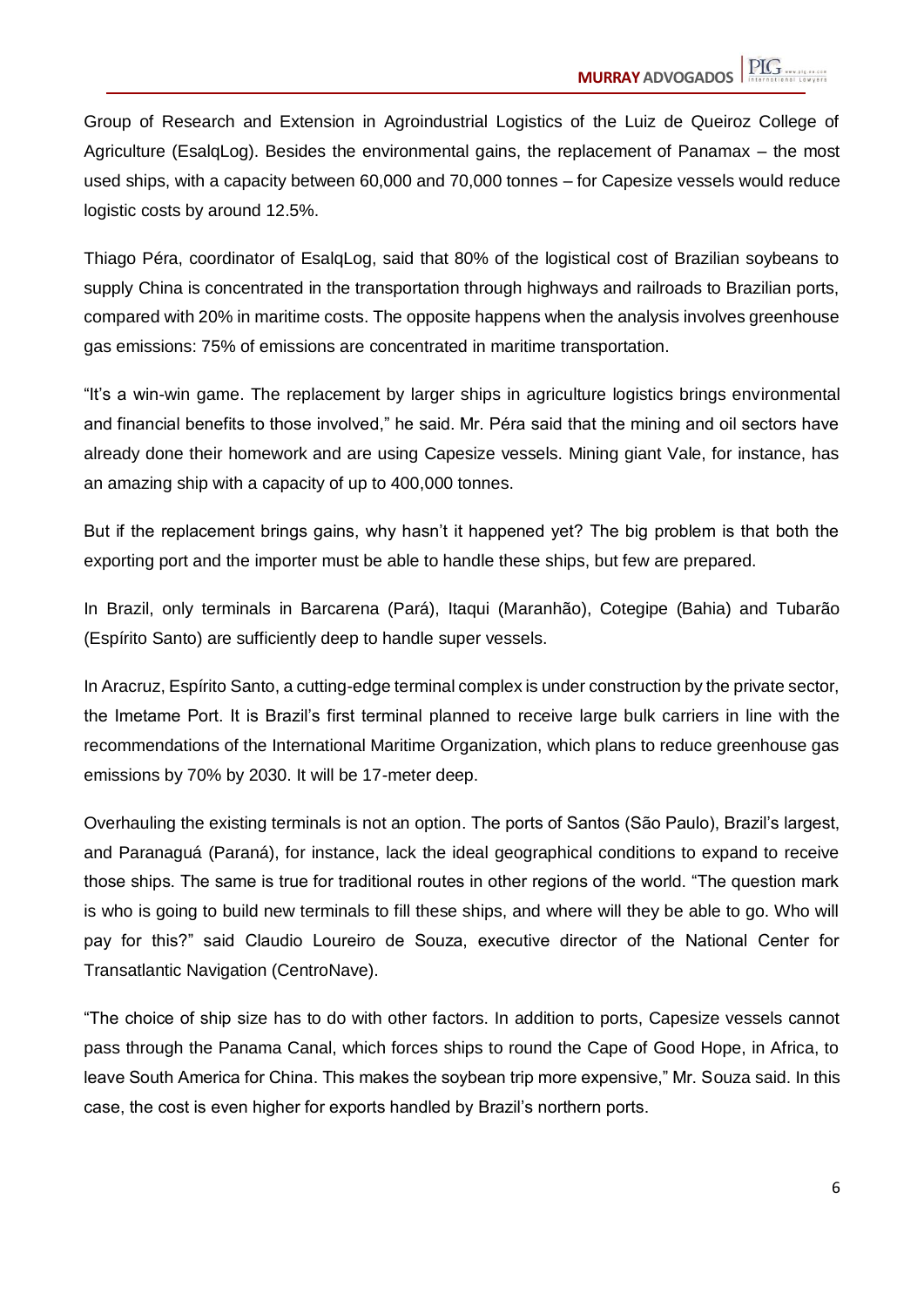For the use of larger ships to work, nations must work together, Mr. Souza said. "Vale bought its supership after having signed long-term contracts with the Chinese and knowing where its ore would go. The nations have to join forces and create policies to combat pollution and for the rational use of the maritime transport," he said.

Mr. Péra added that the COP-26 made it clear the importance of decarbonization in maritime logistics. "For Brazilian agribusiness to stand out even more as a sustainable source, it is key that we rethink logistics in the form of green corridors, more decarbonized and integrated in the economy and the environment, and the strategy of increasing ship capacity is fundamental for the segment."

**Source**: *Valor international*

*https://valorinternational.globo.com/.*

#### December 02, 2021

#### **VALE STOCK ONCE AGAIN AMONG TOP RECOMMENDATIONS**

In a year marked by uncertainties and volatility on the stock exchange, Carteira Valor, a portfolio of stock picks, enters December with a strong presence of the financial and commodities sectors in the selection process. Amid the fiscal risks and fears about the possible impacts of the new Coronavirus variant on the economy, the shares of large banks can be used as a form of protection for the investor's portfolio. This is because they tend to oscillate little in times of stress. On the other hand, the increase in commodity prices tends to favor stocks linked to this segment.

The lead of the nominations went back to mining company Vale, appointed by nine participating brokerages. In addition to Vale, Petrobras and fuel distributor Vibra (former BR Distribuidora) reappeared on the Gerdau list, nominated five times each. The novelty in the sector is pulp company Suzano, also with three nominations.

The financial sector also gained new representatives in December. In addition to Itaú Unibanco, which remains in the selection with four nominations, Bradesco and Banco do Brasil are back on the list, nominated five and four times, respectively.

Finally, with three nominations each, are the shares of the Rede D'Or hospital network, repeating last month's appearance, and of the shopping mall company Multiplan, which appears as a novelty and may benefit from trade movements at the end of the year.

Carteira Valor brings the ten most recommended shares by participating brokerages. Altogether, there are 19 companies that choose five shares they expect to appreciate during the month. Currently, the brokerages Ativa, Ágora, BB Investimentos, Banco Inter, CM Capital, Elite, Genial, Guide, Mirae,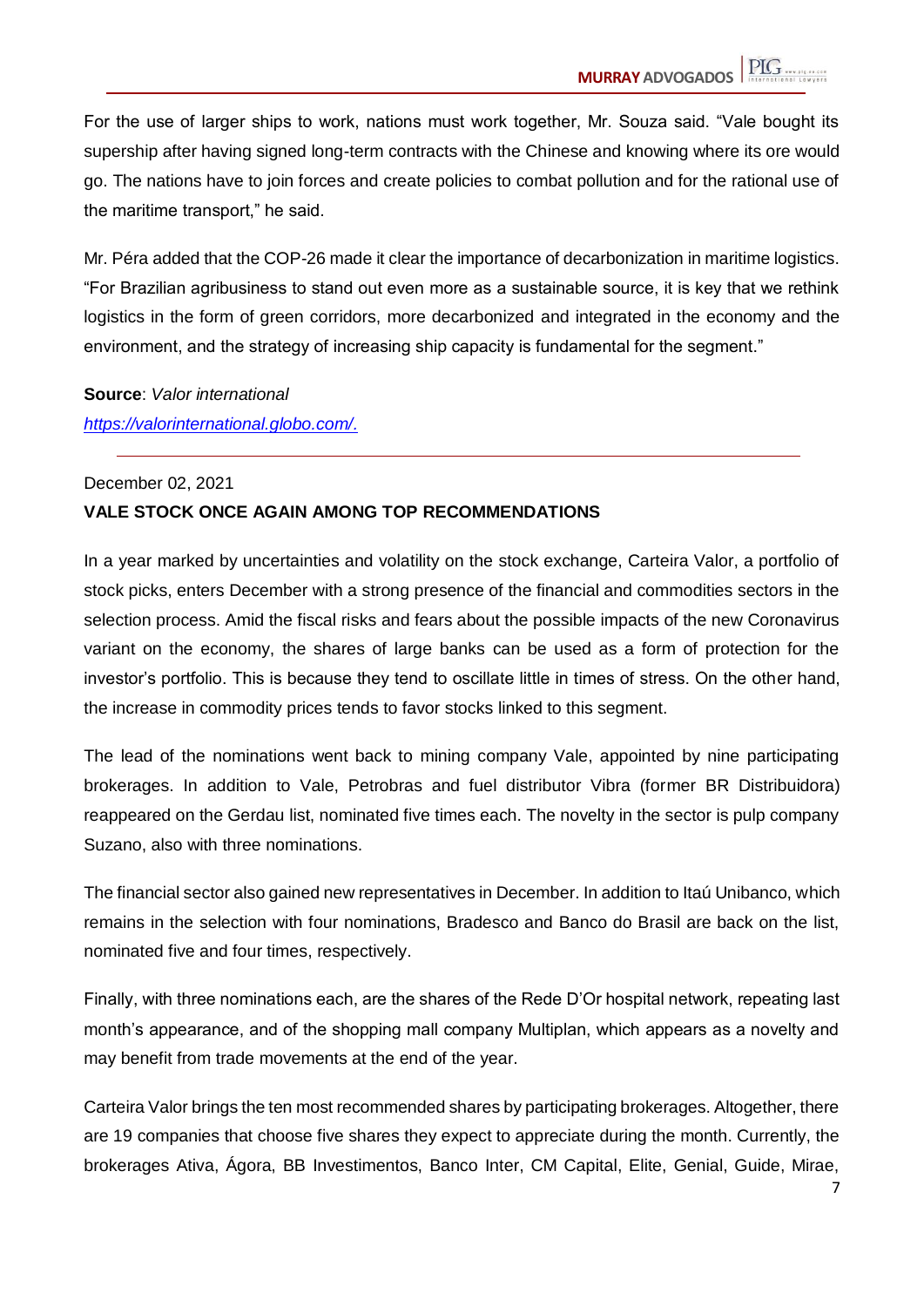Modalmais, MyCap, Necton, Nova Futura, Órama, Planner, Safra, Santander, Terra and XP Investimentos take part in the portfolio recommendations.

Carteira Valor had a 1.01% drop in November, and benchmark stock index Ibovespa, 1.53%. In the 12 months until November, the portfolio had a loss of 0.87% compared to a drop of 6.41% in the Ibovespa. In the year, the portfolio has dropped 7.84%, while the main index of B3 had a loss of 14.37%.

For Órama's analysts, the resumption of the global economy could result in a new super cycle of commodities, especially in iron ore. They say they believe developed economies will enter a period of stimulus through infrastructure investments, which will increase demand for ore.

"This growth in demand has significantly impacted commodity prices and, consequently, benefitted mining companies in general," they said in a note. Órama highlights that Vale has some plants currently not in operation. Therefore, if there is a sudden increase in demand, it is able to meet it.

In the financial sector, Ricardo Perretti, individual strategist at Santander, says that his choice was based on the fact that Itaú is the largest national bank and is also present in 18 other countries. According to the specialist, one of its main advantages is the strategy that seeks to integrate physical agencies and digital ventures. Santander's analysts' recommendation for the shares has moved from "hold" to "buy" recently, especially given the bank's good quarterly results.

According to Nova Futura's analysts, the choice of Bradesco is justified because "it is a company with excellent fundamentals" and that it has a scenario of rising interest rates on the horizon that could be beneficial to the company, as it increases its earnings. "Another important factor is that among the large private banks, the company has the greatest possibility of growth."

**Source:** *Valor international*

*https://valorinternational.globo.com/.*

#### December 06, 2021

#### **PUBLIC COMPANIES INVESTMENTS REACH HIGHEST LEVEL IN TWELVE YEARS**

In the first quarter of this year, publicly traded industrial companies reached the highest level of investment relative to the GDP since 2009, despite the effects of the pandemic. They maintained until the end of June the level, as high as in 2010, when the recovery from the subprime crisis led to a 7.5% growth in GDP that year.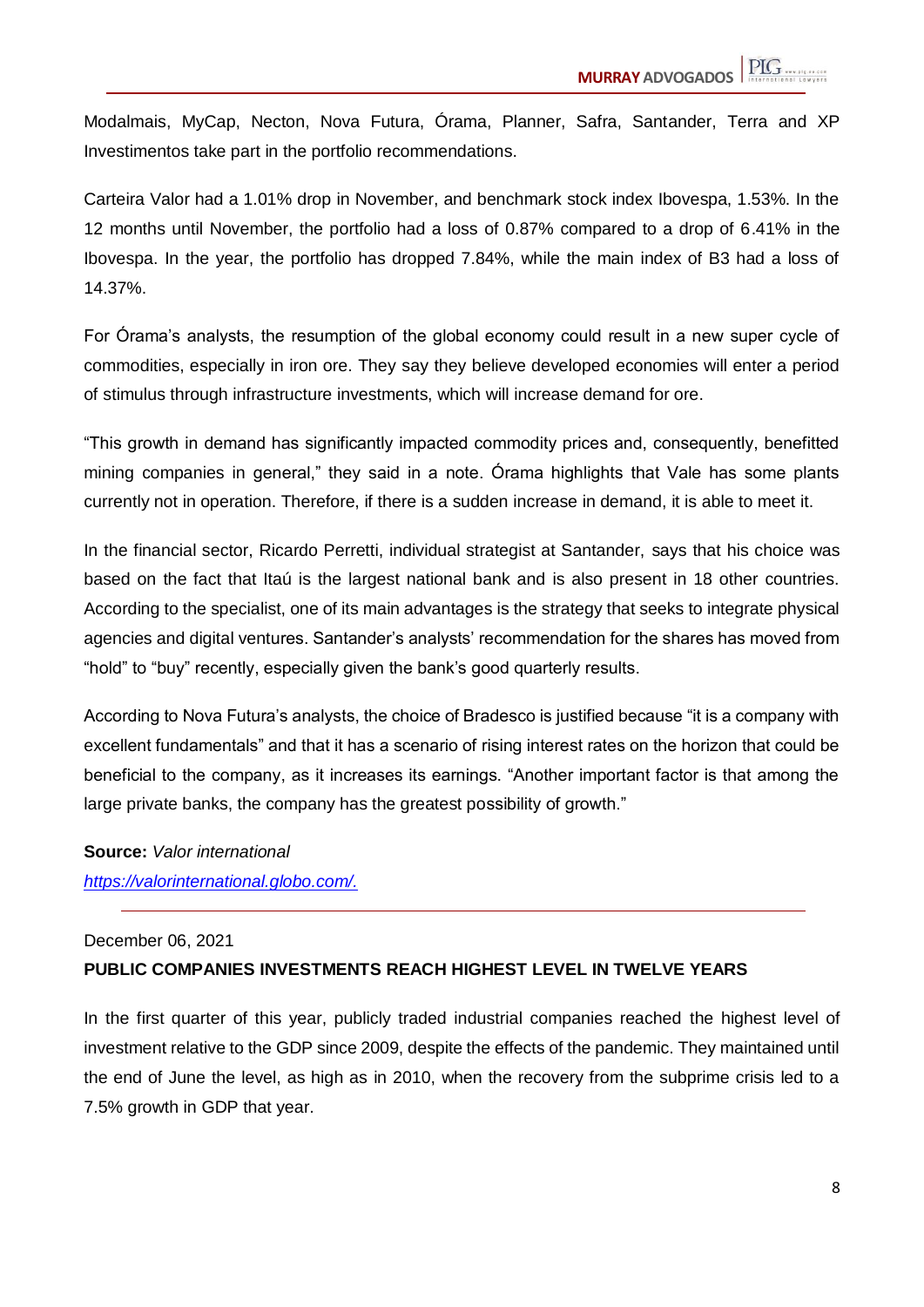For the third quarter on, however, the prospect is that the scenario will be reversed, because of the interest rate hikes and the economic slowdown.

The conclusion is based on a survey carried out by Cemec (Center of Capital Market Studies), linked to Fipe (Economic Research Institute Foundation), based on the data available on the Valor Pro platform and exclusively disclosed to Valor.

The ratio between the companies investments and the GDP in the first quarter of this year reached 5.4%, according to Cemec. Without Eletrobras, Petrobras and Vale, the index was 2.57%, also the highest level since 2009. The data consider the twelve-month period ending in June of each year.

The increase in investment was driven, says Carlos Antonio Rocca, coordinator of Cemec and professor at the School of Economics, Business and Accounting of the University of São Paulo (FEA-USP), by a combination of interest rates at historically low levels, strong results and an expectation of resumption of growth after the initial impact of the pandemic.

The decision to invest may also have been impacted by the improvement, starting in 2019, of the rate of return on invested capital, an indicator of the profitability of the money put into the company by shareholders and creditors. For the first time since 2012 this metric outperformed the weighted average cost of capital. Once again, falling interest rates and improving results made the difference.

The weighted average cost of capital is a widely used indicator in the financial market to establish the weight of funding sources in the company's earnings report.

Although this appetite for investment is conditioned by expected future rates of return, demand growth, and other factors, current rates of return also have considerable influence on the businessperson's mood, says a study by Cemec

The consistent downward trajectory of the cost of capital, starting in 2020, following the cuts in the Selic policy interest rate, was another important encouragement. In early 2015, when the Selic reached 12.25%, the cost of capital for companies was 15.3%, an all-time high. The return on invested capital, which had been close to 10%, reached 11.5% in 2018 and continued its strong advance, reaching the current 16.2%.

The leap was sustained by the exchange rate devaluation and the rise in the international price of commodities, which increased the earnings of exporting companies.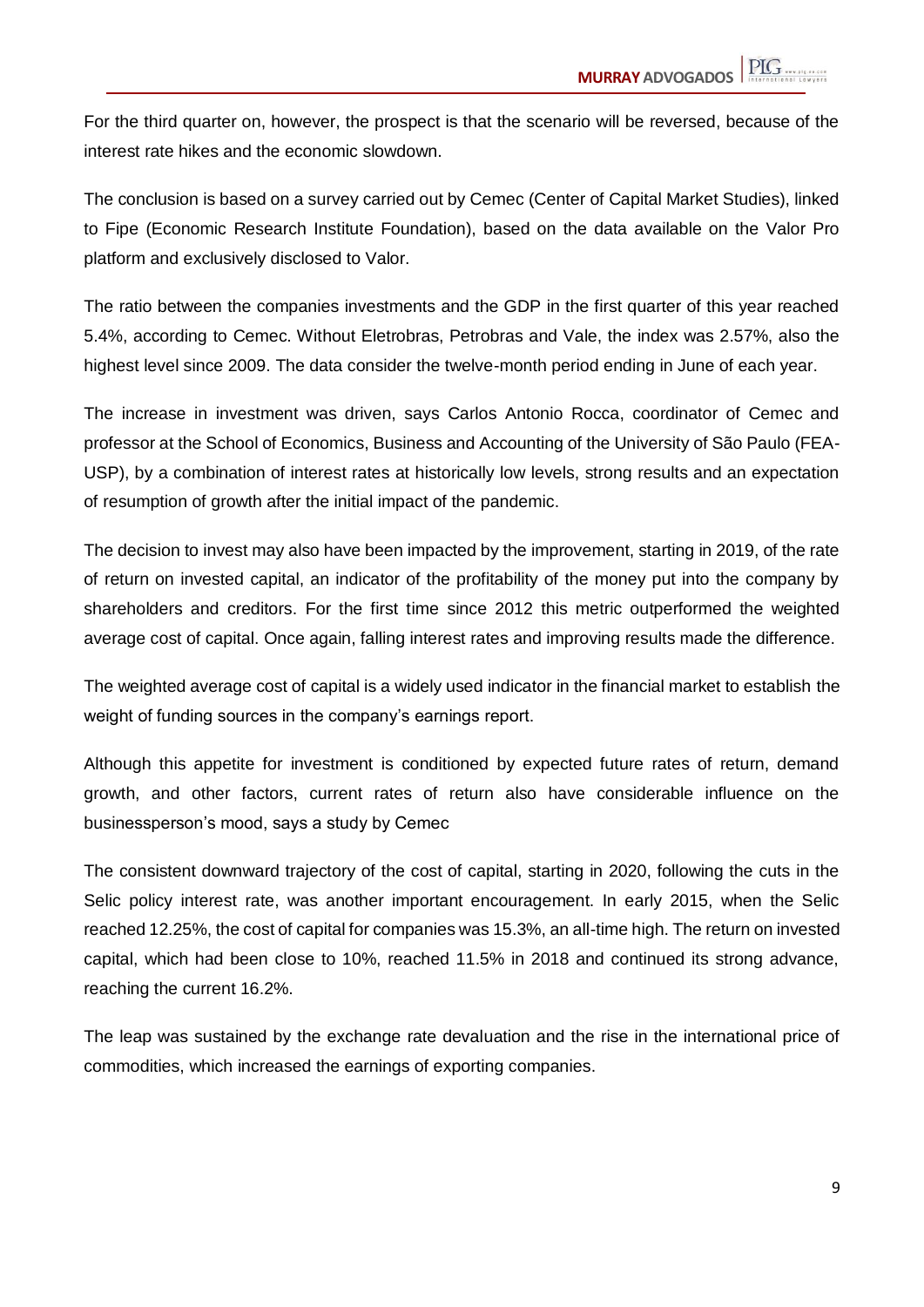This way, the profit margins of the industrial sector reached, in the first quarter of this year, the highest level since 2010. Mr. Rocca points out that, although production costs have also soared in recent quarters, the rise in revenue was much higher.

"Only more recently have companies started to incorporate this higher cost inflation, which still has a much smaller growth rate than price increases. So the margins increased a lot and these companies became more profitable," he says.

The most prominent segments in the period were iron ore, whose international prices rose sharply 2020, and power. Mr. Rocca points out that the pace of incorporation of the conditions into the financial results varies according to the company.

"For some, profitability increased immediately, as in the case of Petrobras oil skyrocketed to \$80 a barrel from \$20. Iron ore doubled in price and animal protein also went way up."

With strong revenue gains in recent quarters, most companies have also posted jumps in their profits. The improved results also allowed for record-breaking profit retention, indicating the prospect of making new investments.

The retention of profits at the end of the second quarter of this year, which represented 1.55% of the companies' GDP, also reached a record level. The indicator began the past decade at 0.8%, reached negative levels in 2015 and 2016, and started a strong upward trajectory as of 2020.

From the third quarter on, the situation worsened, with the change of scenery in the international market and also in the macroeconomic context of the country. "In the case of Brazil, the expectations for the coming years are very weak. Commodities have decelerated", he says.

**Source:** *Valor international https://valorinternational.globo.com/.*

December 08, 2021

# **SOYBEAN EXPORTS REACH ALL-TIME HIGH**

Brazilian soybean exports reached a new all-time high from January to November, data released Tuesday by the National Association of Grain Exporters (Anec) show. In the period, shipments totaled 84.2 million tonnes, up 2.5% year over year. The result also exceeded the 82.3 million tonnes exported in the full year 2020.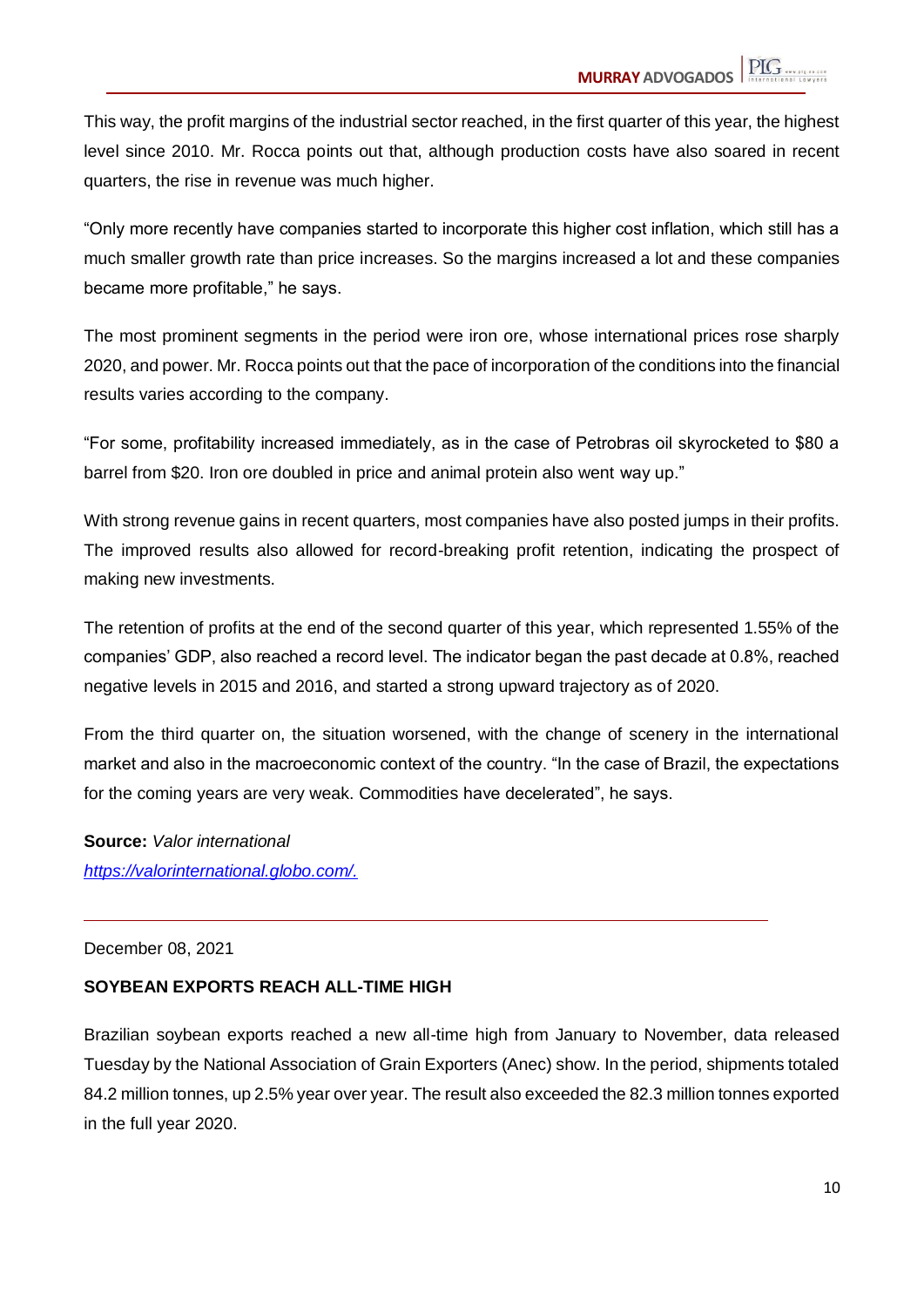With shipments within expectations in the first half of the year, exports gained momentum in August, a month in which shipments typically lose steam as the U.S. crop hits the market. But U.S. logistics ground to a halt in that period after Hurricane Ida caused damages to trading companies that operate in the Gulf of Mexico, its main export route.

Given this problem, the very weakened real during the year and good availability of soy in Brazil thanks to a record harvest in 2020/21, Brazilian soybeans became cheaper for China, the world's largest importer.

Although the Chinese are buying less grain this year, the demand for Brazilian soy increased since August, data from the Foreign Trade Secretariat (Secex) show. Spain, Bangladesh and Netherlands are among the countries importing more from Brazil. China purchased 87.6 million tonnes from January to November, down 5.5% from 2020, Reuters reported.

In November alone, Brazilian soybean shipments totaled 2.22 million tonnes, up 188% from the same month last year. For December, Anec expects exports to reach 2.58 million tonnes, 16 times more than in the same comparison. If the volume is confirmed, Brazil will export 86.7 million tonnes in the full year 2021.

While soybean is doing well, corn shipments confirm the market's expectation after harvest losses. According to Anec, shipments from January to November totaled 17.3 million tonnes, down 41.6% year over year.

Corn exports are expected to reach 3.47 million tonnes in December, down 9.2% year over year. If this volume is confirmed, Brazil will have shipped 20.7 million tonnes in the full year 2021, down 37.9% year over year.

Since the clearest signs of a harvest loss in the second yearly crop, the market was already projecting a 40% reduction in exports due to the domestic market's need for corn. Local buyers paid a premium to keep the corn in Brazil.

**Source:** *Valor international https://valorinternational.globo.com/.*

# December 13, 2021 **NUTRIEN INVESTS TO EXPAND BRAZILIAN OPERATIONS**

Nutrien, one of the largest fertilizer and agricultural input trading companies, intends to invest almost R\$600 million in 2022 to expand in Brazil, one of the markets in which it has grown the most in recent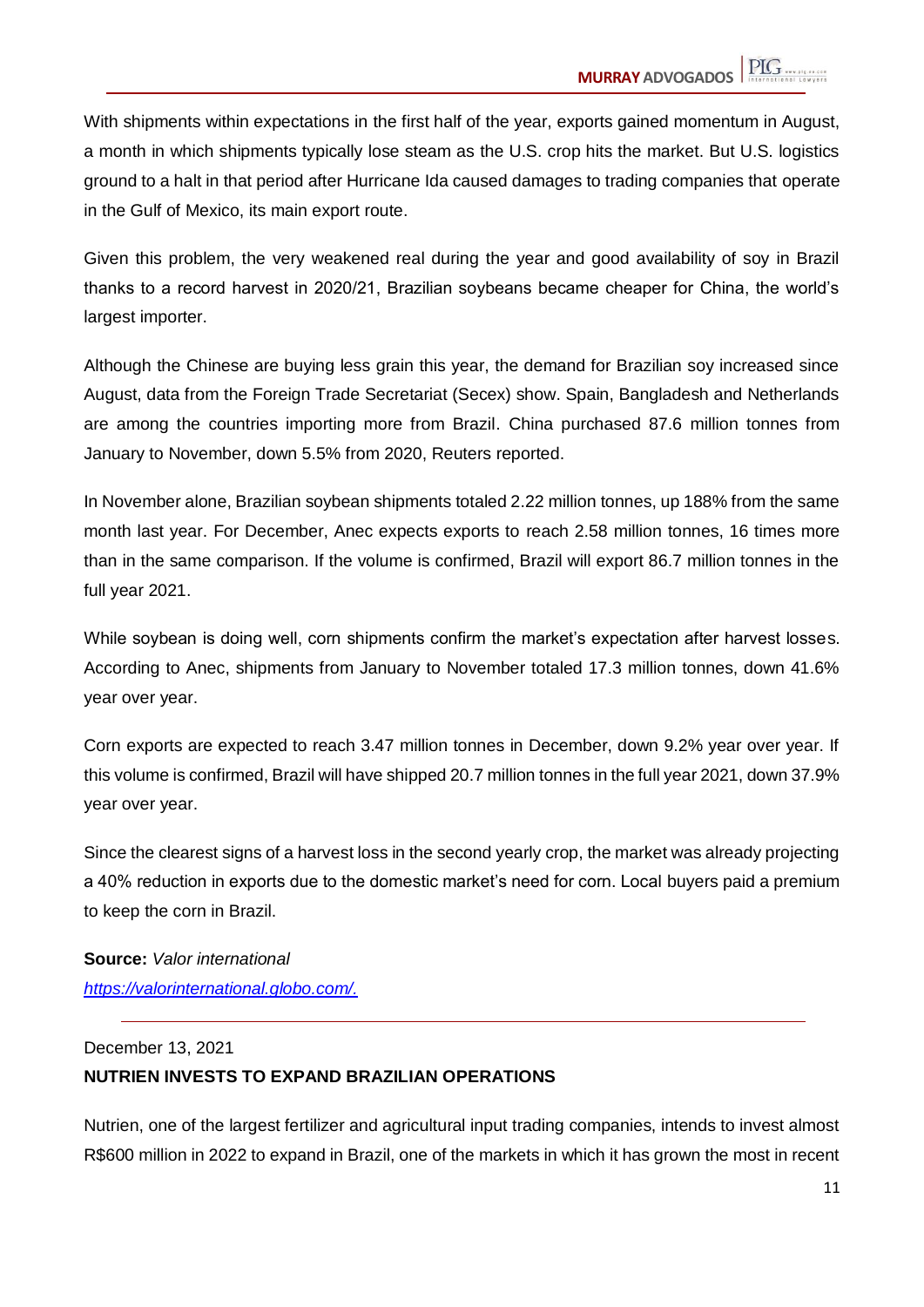years. The Canadian firm grossed R\$1.8 billion in the country last year and is expected to increase revenues by 70% this year, to a level nine times higher than in 2019.

André Dias, CEO for Latin America, said part of the funds will be used to start building four new fertilizer mixing units (where the final products used in crops are made). The plants will be located in the Southeast region and in the Cerrado (the Brazilian savanna), but the company declined to reveal the cities.

Nutrien already has four mixing plants in Brazil — one in Minas Gerais, one in São Paulo and two in Goiás. The plants have a total production capacity of 700,000 tonnes a year. Mr. Dias told Valor that for the next few years the plan is to have 12 units in the country, with a combined capacity to supply 10% of the local demand.

Another part of the investments will be used to expand and strengthen the company's supply chain, which already includes 50 stores in Goiás, Minas Gerais, São Paulo and Mato Grosso do Sul, compared with only six units two years ago. According to Mr. Dias, the effort may be accelerated with new acquisitions of networks, which are not included in the planned investments. That is, the investments may be even higher.

In 2021, Nutrien bought two networks in Minas Gerais (Terra Nova) and Mato Grosso do Sul (Bio Rural), but the deals still depend on the approval of CADE. The antitrust watchdog is likely to greenlight the deals, as it did with dozens of acquisitions closed in this segment since the middle of the last decade, which mark an accelerated consolidation push led by companies like AgroGalasy, Lavoro and Syngenta.

"Even after so many deals, the segment is still very fragmented. We are always studying new opportunities," Mr. Dias said. The executive stressed that the investments in the consolidation are not random. In total, agricultural inputs (fertilizers, pesticides, seeds and specialties) are a market of \$40 billion a year in Brazil.

While he is upbeat about 2022, Mr. Dias acknowledges that it will be a more difficult year for deals on this front. The reason is the expected drop in margins in agriculture, as higher commodities prices such as soybeans and corn lose steam, and the strong increase in production costs – especially because of a surge in agricultural inputs prices.

"Farmers' margins are expected to drop, but in historical terms, they will remain attractive. There will be two crops with lower profitability [2021/22 and 2022/23] and challenges will certainly grow, but we believe that demand will remain steady. Brazilian farmers have invested much more in technology and will continue to do so to gain productivity and reap good results," he said.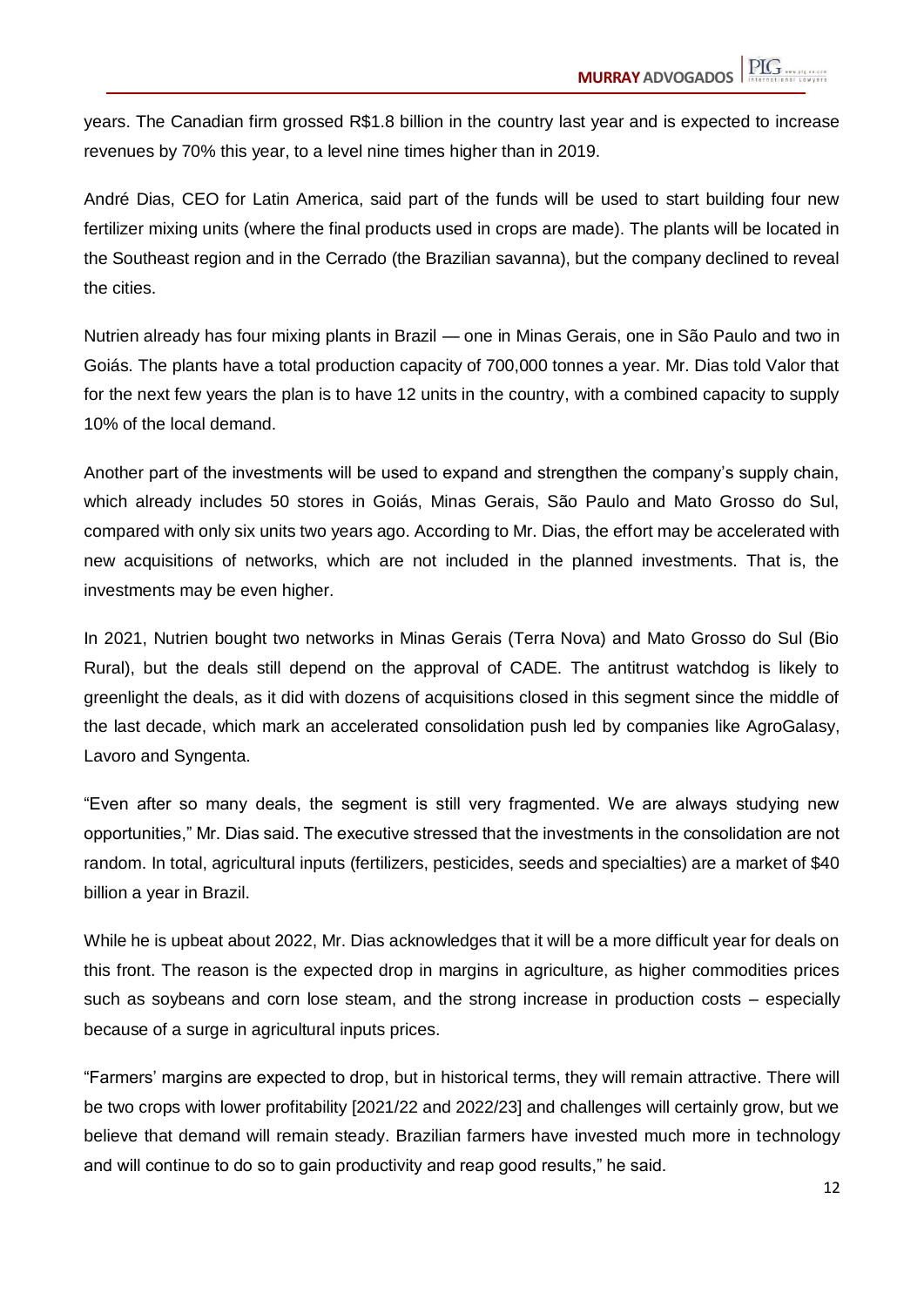In parallel to the expansion in Brazil, Mr. Dias leads Nutrien in Latin America. The company has relevant operations in Argentina, Uruguay and Chile — in Argentina, where it has been operating for longer, the company also has a network of resellers of inputs with about 50 stores. The prospects for these countries are good, but are not comparable to Brazil's.

Brazilian operations account for 5% of Nutrien's total retail revenues and Mr. Dias believes that this share may reach 10% in the coming years. For this, he also trusts in the advancement of digitalization of business and the expansion and sophistication of services to farmers, which will also receive part of the investments scheduled for next year.

This strategy includes the opening of "experience centers," with a more technical service profile. There are five stores with this profile initially, but the idea is to have 50 next year.

**Source:** *Valor international https://valorinternational.globo.com/.*

December 15, 2021

# **PIX SYSTEM GROWS FAST, WIDELY, SURVEY SHOWS**

Pix — Brazil's Central Bank's instant-payment system — has been widely appreciated in the country's retail, especially among small and medium-sized companies. And it tends to grow as a means of payment in the sector. This is what a survey conducted by business school Fundação Dom Cabral, with the support of the payment solutions company Brink's, shows.

The survey, exclusively disclosed to Valor, was conducted with 500 retailers of large, medium and small companies between July and August this year, in all regions of the country. It shows that cash is still the favorite payment method for retailers (50% of the total), followed by debit cards (18.4%).

However, Pix, whose full operation began in Brazil in November 2020, already appeared in the middle of the year in third position as the favorite means of payment among respondents (15.6%) — with higher preference than other more consolidated modalities, such as trade receivables (4.6%).

Excluding large retailers from the survey results, the preference was even higher. Among small and medium retailers, cash was still the preferred mode (53%), but Pix tied with debit cards, both cited by 16% of respondents.

Small and large retailers interviewed by Valor were unanimous in pointing out that the modality is here to stay in retail payments.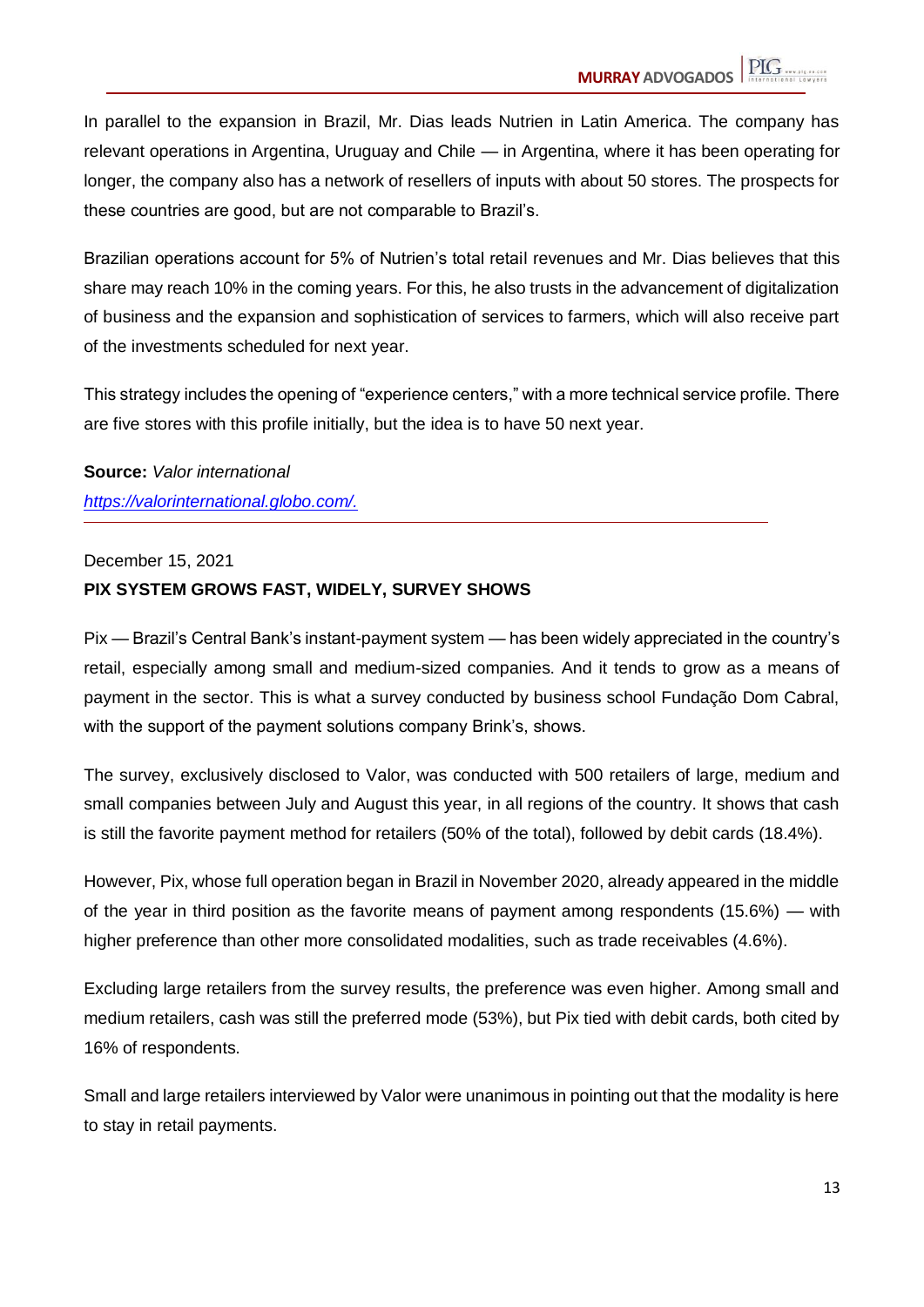In the case of large chains, Realize, the financial solutions branch of Renner stores, informed that the modality already exceeds 1 million transactions in the online channels of the brand, where it represents 11.6% of payments. Grupo Pão de Açúcar says that approximately 10% of the transactions made through the chain's sites are paid with Pix.

In practice, the retailer realizes the advantages on Pix of receiving immediate payment for the sale and without having to pay fees for using a debit and credit card machine, said Fabian Salum, a professor in Competitive Strategies and Business Models at Dom Cabral Foundation, and Gil Hipólito, head of New Business Development at Brink's, when talking about the research.

This is noticeable in another topic of the survey: the one that asks which payment method is most accepted by retailers, within the total sales. "The favorite payment method is how he prefers to be paid," said Mr. Hipólito. In this question about acceptance, Pix ranks fourth, with cash being the most accepted payment method (96% of respondents), followed by credit card and debit card, with slices of 91.5% and 89.7%.

However, Pix was cited by 83.9% of respondents as the most accepted modality, leaving behind other more consolidated methods, such as trade receivables (45.1%) and check (31.9%).

"Pix surprised us by the retailers' predisposition [to accept it]," Mr. Salum said. The Fundação Dom Cabral researcher said that the simplicity of the new payment method also helped in the expansion in commerce, especially among small retailers.

Frederico Alonso, head of treasury at Grupo Pão de Açúcar, also informed that there is great potential for growth of the Pix in retail purchases in physical stores. "We understand that there is a consumer learning curve to join a completely new technology and with a format as dynamic as Pix, especially in the physical world," he said. "On the other hand, on websites, the experience with the modality is much simpler, which explains the consumer's acceptance of this channel," he added.

**Source:** *Valor international [https://valorinternational.globo.com/.](https://valorinternational.globo.com/)*

#### December 16, 2021

# **CHINA LIFTS EMBARGO ON BRAZILIAN BEEF**

China authorized the resumption of Brazilian beef exports to its market on Wednesday. The embargo was in place since September 4, when two atypical cases of "mad cow disease" were identified in Minas Gerais and Mato Grosso.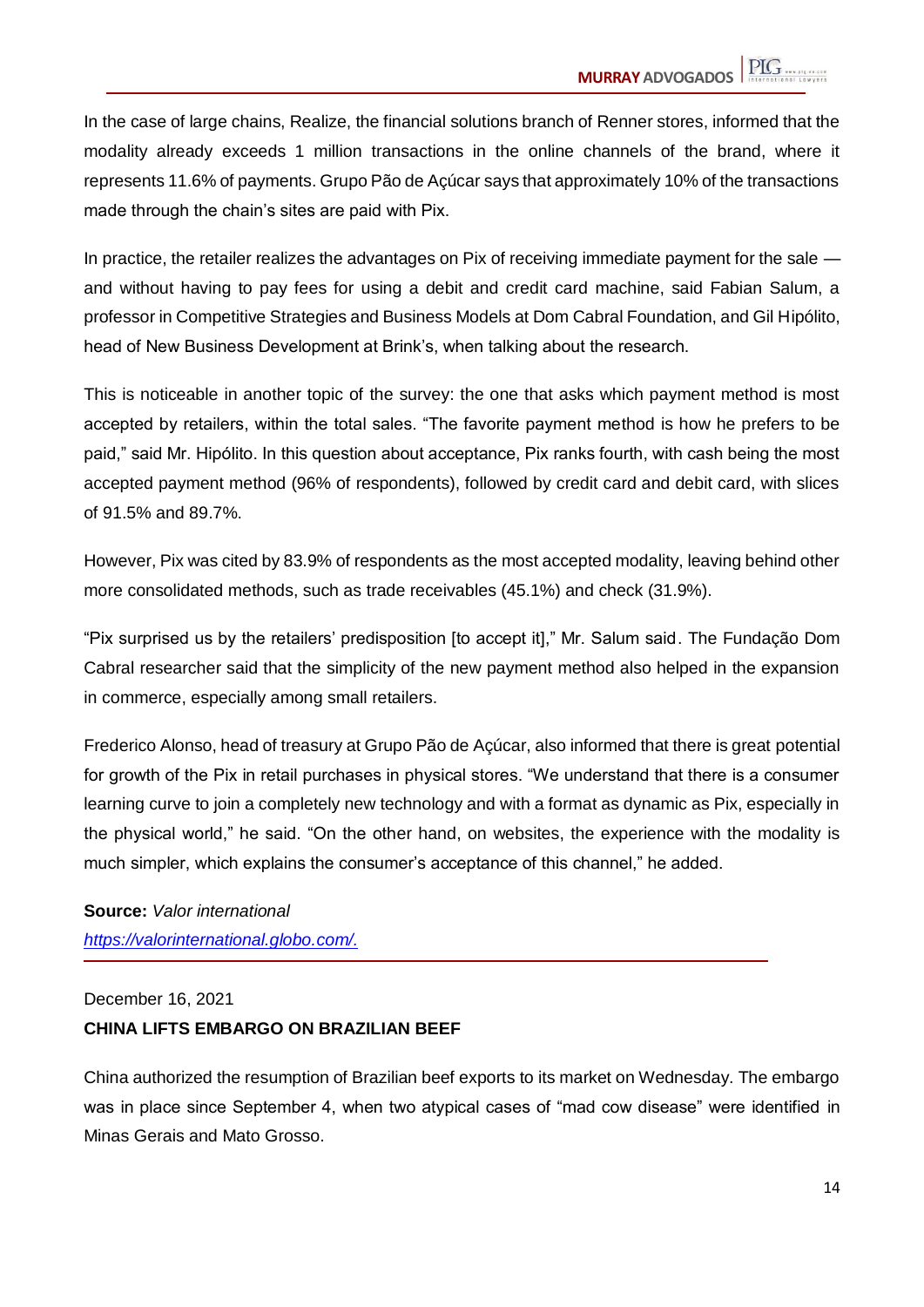The information was disclosed on the website of the General Administration of Customs of China (GACC, its acronym in English). The decision, officially communicated to Brasília, authorizes the resumption of exports of boneless beef products from Brazil under 30 months.

In a statement, the Agriculture and Foreign Affairs ministries stated that the decision is the result "of the close coordination" between them and "the fluid dialogue" with the Chinese authorities since the beginning. This "close coordination," however, was heavily criticized by the productive sector, which expected the embargo to last at most 15 days.

The secretary of Commerce and International Relations of the Ministry of Agriculture, Orlando Ribeiro, stated that the resumption is "total" and "without additional conditions." According to him, the "cutoff point" is the International Health Certificate. The Brazilian government was officially informed of the decision by the Chinese authorities. "Everything that is certified after December 15 will be accepted," he told Valor.

Thus, the Ministry of Agriculture has already informed agricultural tax auditors and the Brazilian private sector about the procedures for resuming beef exports to China. Beef produced during the embargo period may also be certified and shipped to China. Companies that did not stop production and stocked the products are expected to resume shipments soon.

An official letter from the Department of Inspection of Animal Products (Dipoa) of the Ministry of Agriculture on Wednesday determined the return of production and sanitary certification of beef.

The suspension of exports was a reason for apprehension for Brazilian cattle raisers. China is the sector's main customer and had been absorbing around 60% of Brazilian sales abroad, which amounted to \$4.5 billion between January and September. Earlier this month, China authorized the entry of cargoes shipped before the embargo was determined, estimated at more than 100,000 tonnes.

Brazil voluntarily suspended exports to China after identifying two cases of mad cow disease in the country. The World Organization for Animal Health (OIE) recognized that these were atypical episodes and that the risk to the national herd was negligible. Several technical meetings between Brasília and Beijing have been held since then.

The president of the Association of Mato Grosso Breeders (Acrimat), Oswaldo Pereira Ribeiro Júnior, said that the resumption of beef purchases by China is a "Christmas gift" for Brazil.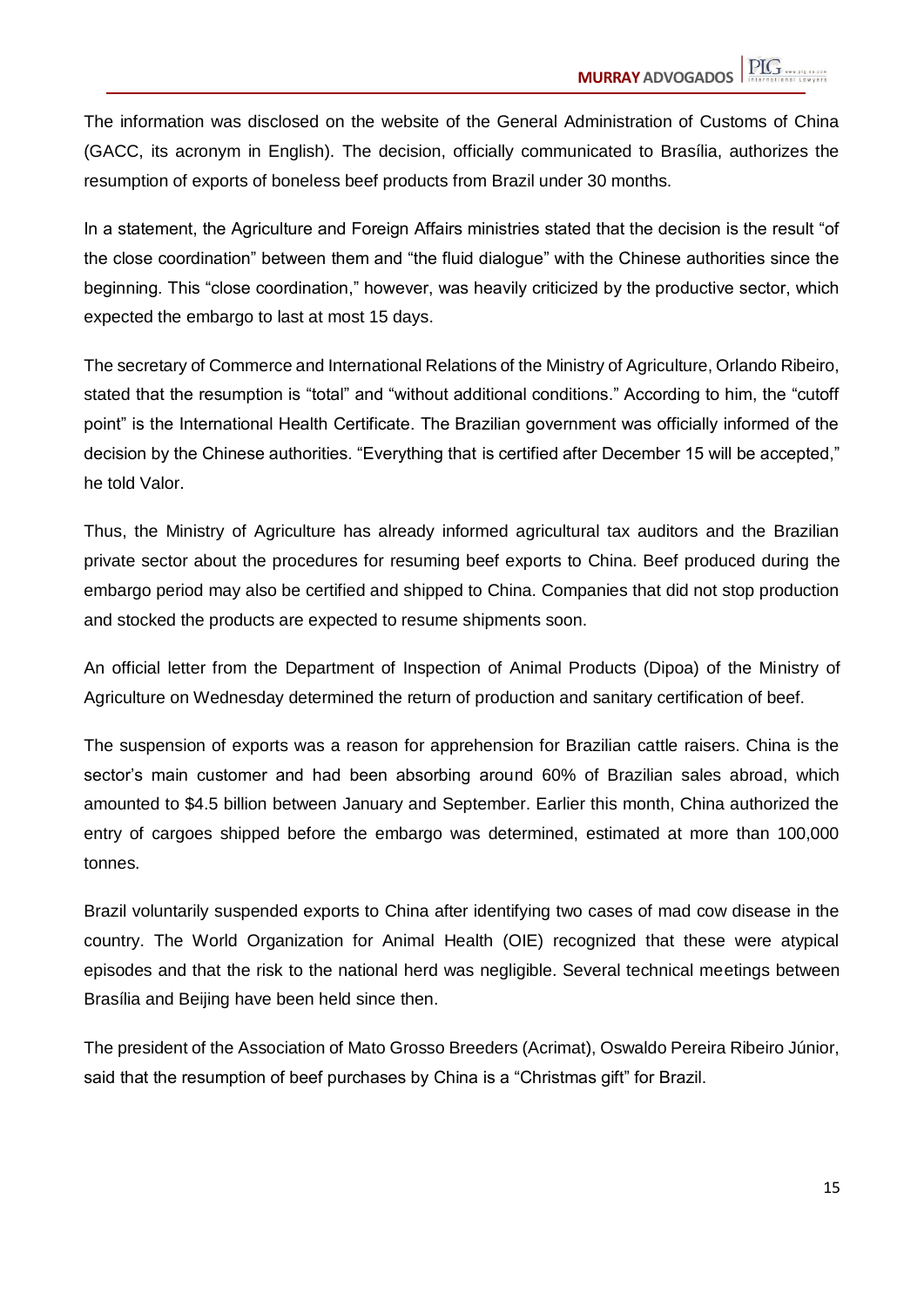He noted that the Chinese government could no longer maintain the embargo, which lasted more than three months, as its domestic demand is heated, stocks retreated and Brazilian exporters had been increasing sales to other markets.

"China lifted an embargo that should never have happened, proving that the issue was not sanitary, but political and economic," he said.

With sales suspended for the main customer for three months, Brazil increased beef sales to countries in Southeast Asia and the United States. Russia also removed the suspensions of several meatpackers and may resume imports.

After starting the day sought after on B3, given the suspension of the Beijing embargo on beef and the increase in the Chinese tariff on pork imports, the stocks of the main Brazilian exporters of animal proteins (JBS, Marfrig, Minerva and BRF) started to rise.

Minerva rose 11.2% on the Ibovespa, while JBS was up 3.51% and BRF advanced 1.09%. Marfrig was also on the rise during the day before closing down 1.3%.

(José Florentino and Fernanda Pressinott contributed to this story.)

**Source:** *Valor international <https://valorinternational.globo.com/>*

# December 21, 2021 **STARTUP AIRVANTIS PUTS BRAZIL ON ROUTE OF "NEW SPACE" ECONOMY**

Airvants, a space logistics startup founded in 2013 by mechatronics and space engineer Lucas Fonseca, 37, is making history. This Tuesday it will transport the first four Covid-19 protein molecules into space in a rocket from Elon Musk's SpaceX leaving Cape Canaveral, in the U.S.

Mr. Fonseca wants to put Brazil on the route of the "new space" economy. "There is a large market to be explored in space and Brazilian companies are still incipient in this process," he said.

A mechatronics engineer who graduated from the University of São Paulo (USP), Mr. Fonseca specialized in space engineering in France, where he lived between 2009 and 2010. Then he was hired by the German space agency to work on the Rosetta mission, which sent a probe into space in 2014, considered one of the most ambitious projects of the European Space Agency (ESA).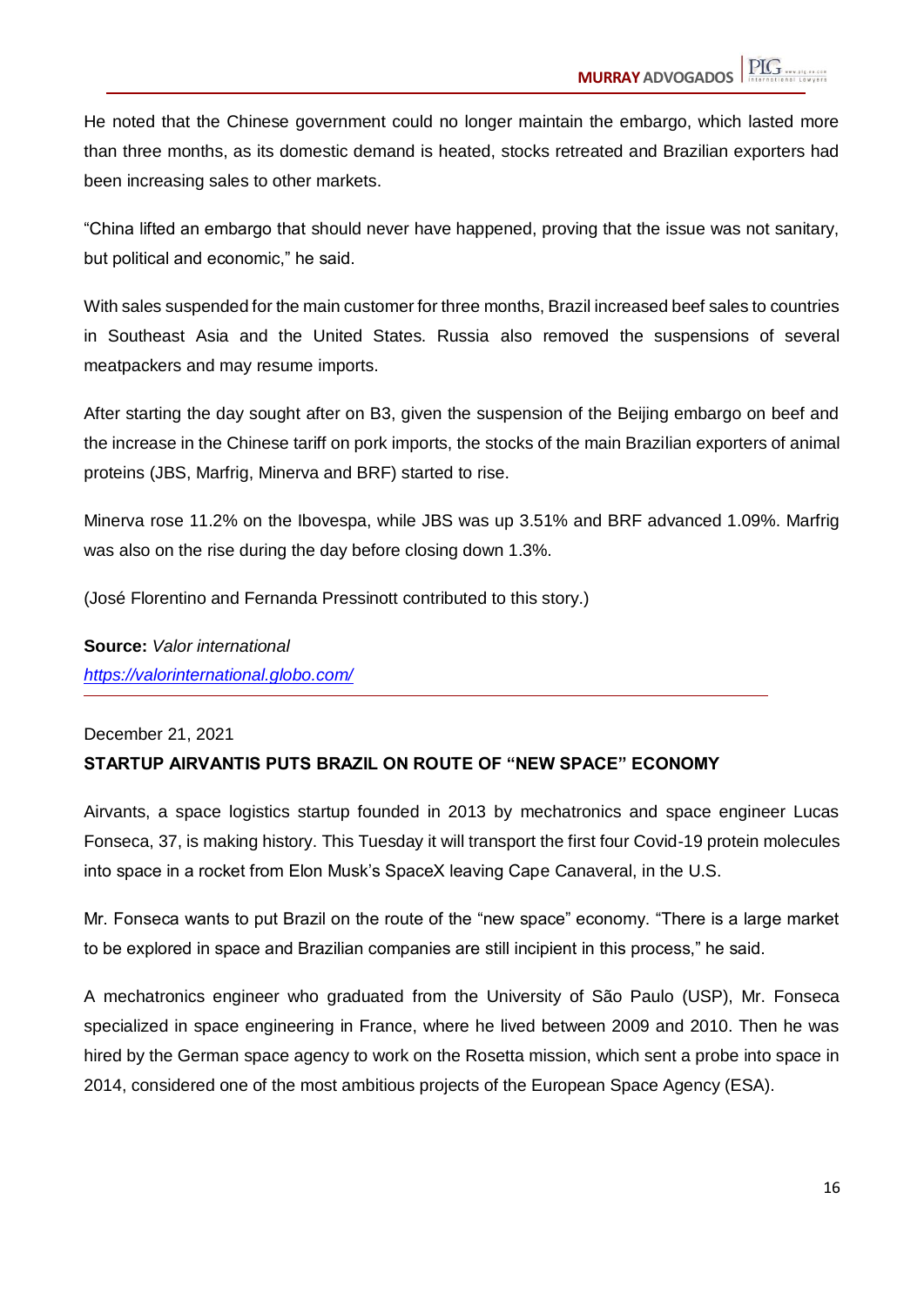Mr. Fonseca was the only Brazilian to participate in the Rosetta mission team, whose spacecraft of the same name was built to make the most detailed study of a comet – in this case, the 67P/Churyumov-Gerasimenko.

When he decided to return to Brazil, Mr. Fonseca created Airvants with own capital, around \$100,000, but later received an investment of R\$5 million from Brazilian businessman Martim Matos, a partner in GreenCare, which sells cannabis-based medicines.

Airvants has already done several satellite delivery jobs for the Brazilian government, but now it has a contract with the pharmaceutical company Cimed, which specializes in generic drugs. Cimed owns three of the four molecules being sent into space today, with the fourth molecule being financed by Mr. Fonseca himself.

Brazilian businessman João Adibe, the owner of Cimed, says the company is investing heavily in Research and Development (R&D). The group will invest R\$300 million in the next few years, an amount that also includes spending on space projects. International pharmaceutical companies have used this technique for more than 20 years and allows them to explore microgravity conditions, seeking to obtain better quality protein crystals. "We want to establish ourselves as a health-tech company and we will fund this research in space," he said.

Cimed has signed a partnership with the National Center for Research in Energy and Materials (CNPEM), an organization overseen by the Ministry of Science, Technology, and Innovations (MCTI), to make possible the experiment that consists in crystallizing proteins in space.

In this first project, the idea is to take the Covid-19 proteins to try and develop drugs to combat the disease. "We don't want to make vaccines," Mr. Adibe said. The first experiment takes off Tuesday and there are plans to send yeast vitamins into space between May and June.

Airvantis is in talks with other companies related to technology. Valor found out that it is in talks with the Asian technology company Asus to take the company's materials into space. The goal is to evaluate the deterioration of equipment and carry out marketing campaigns. Asus did not return an interview request.

Marketing campaigns in space are another niche that Airvants is exploring, so much so that a sign with Cimed's logo will be taken into space together with other global companies.

"The new space market can be explored by various sectors, from agriculture to mining," Mr. Fonseca said. Brazilian artist Romero Britto consulted Airvants about taking canvases into space. It is a form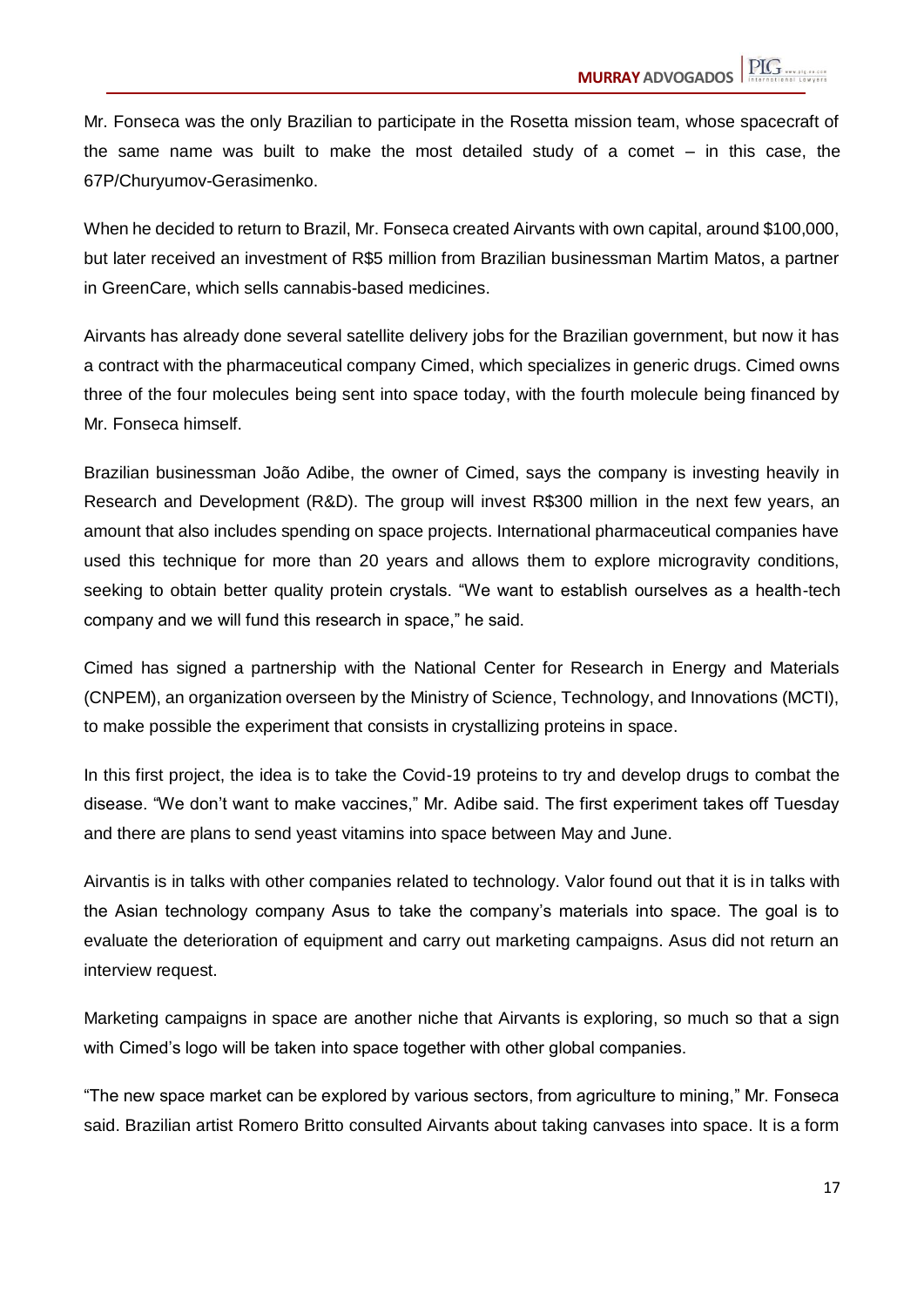of positive marketing that can be exploited in the "new space" economy. "Before, the space economy was tied to geopolitics between countries."

Airvants has a holding company in the United States, which acts as a "venture builder," which means that it seeks business opportunities for other startups and companies.

*Source: Valor International <https://valorinternational.globo.com/>*

#### December 21, 2021

#### **MERGERS AND ACQUISITIONS TO DRIVE PACKAGING SECTOR IN 2022**

The packaging industry is expected to maintain in 2022 the pace of capacity expansion and mergers and acquisitions (M&A) seen in the last two years. After the recent arrival of Chile's CMPC to this market in Brazil through the purchase of Iguaçu Celulose Papel's industrial and forest assets, foreign groups' appetite for local operations remains high and new investments are expected to be unveiled.

Besides foreign companies, private equity funds have been studying Brazilian assets linked to the packaging industry, said Alexandre Pierantoni, head of Brazil corporate finance at Duff & Phelps, A Kroll Business. At the moment, the consultancy has two to three mandates to sell in the country, and uncertainties about the growth of the domestic economy have not taken the interest of potential buyers away.

"They are looking at flexible, rigid, corrugated [packaging]. There is an opportunity for acquisition in all segments because many companies are still family-owned and need to invest to grow," Mr. Pierantoni said.

A few months ago, Duff & Phelps advised Italian flexible packaging company Gualapack on the purchase of the Brazilian company Teruel Embalagens – Papéis Amália, a family-owned company founded more than 50 years ago, specialized in flexographic printing on flexible films.

Last week, CMPC agreed to buy three plants and forests of Paraná-based Iguaçu Celulose Papel for R\$946 million, including debts. With such a move, the Chilean company has stepped into the local packaging market as the second largest supplier of paper bags, only behind Klabin.

Large local companies are also monitoring opportunities in this market, which is expected to continue on a consolidation path, and investing in capacity. In paper packaging, besides the recent announcement by CMPC, Klabin bought last year the assets of International Paper in this field, consolidating its leadership in Brazil's corrugated cardboard box market, with a 24% share.